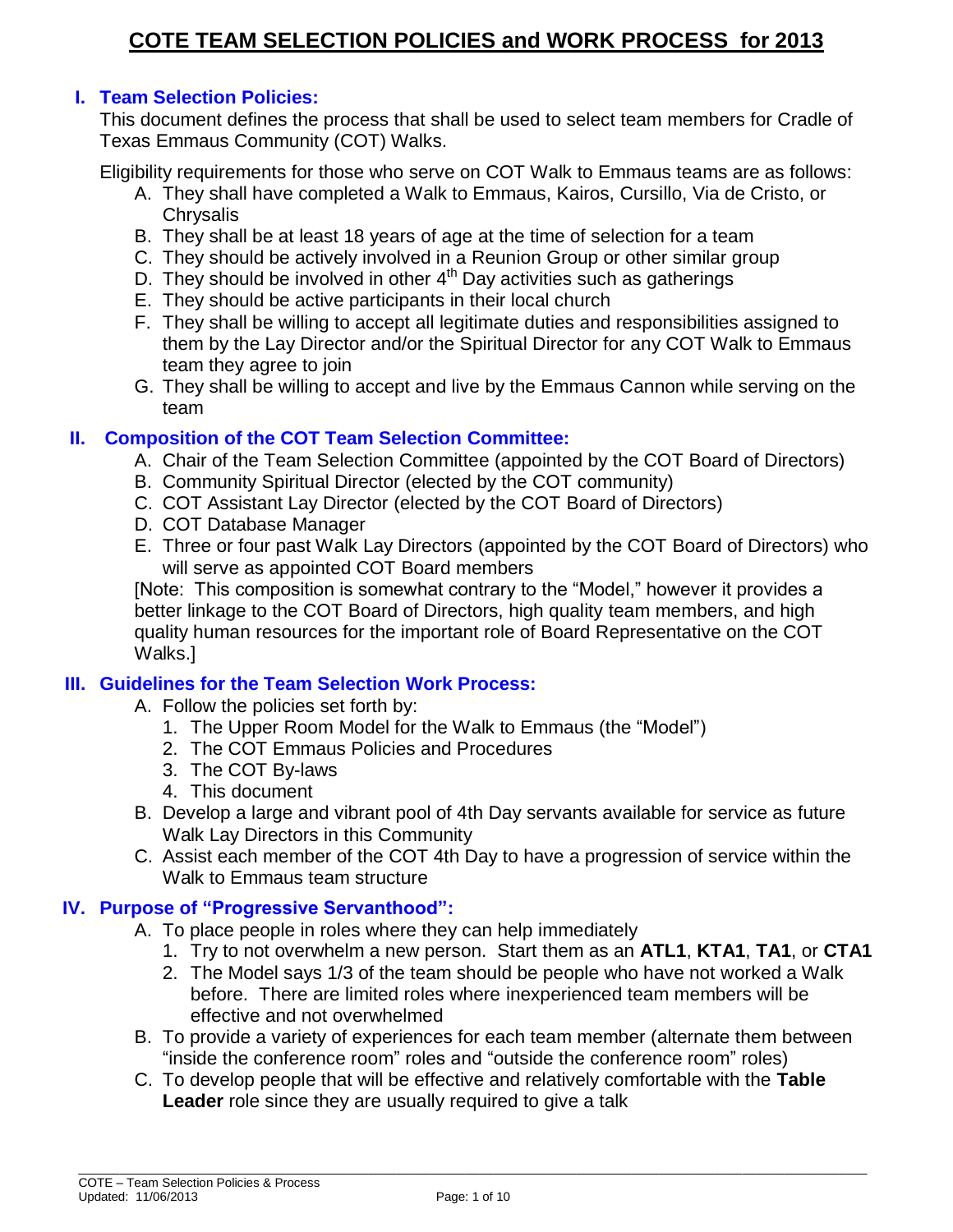D. It is important to not have the same people serving Walk after Walk. To accomplish this, the Team Selection Committee should limit people to one Walk per calendar year (or every other Walk if there is only one Walk per year for a gender)

# **V. Priority for Team Service Consideration:**

- A. **First:** Names submitted by the Walk Lay Director
- B. Second: New 4<sup>th</sup> Day. The new 4<sup>th</sup> Day who have submitted a Team Service Application will be given first consideration in selection to serve on a team
- C. Third: 4<sup>th</sup> Day that have never served in the past, but have submitted a current Team Service Application
- D. Fourth: 4<sup>th'</sup> Day that have served in the past, but have submitted a current Team Service Application. (Note: Other consideration will come into play when a person repeatedly submits applications after working Walks)
- E. **Fifth:** the balance of the COT Emmaus Community database

### **VI. New 4th Day in Team Service:**

In accordance with the principle of progressive servanthood, new 4<sup>th</sup> Day generally serve for the first time on a team as a **TA** or as an **ATL**.

- A. During the team selection process, care should be taken to consider the physical condition of a potential  $4<sup>th</sup>$  Day servant (the health, age, physical ability, etc.). Some people's condition may only allow service as the mail **TA** or **Computer TA**, or only as an **ATL** or prayer warrior **Chapel TA**.
- B. There can be very rare and exceptional situations under God's leading of the team selection process where a  $4<sup>th</sup>$  Day person may be asked to serve for the first time as a **Table Leader** (an example there might be a person who is very advanced in the progressive servanthood path as a result of ministries other than Emmaus).
- C. Care should be taken to adhere to the guideline of using first time team members for approximately 1/3 of each team.

## **VII. Selection of TAs**

- A. **TA1** (inexperienced) selection is to be filled with 4th Day that have not worked on a team before.
- B. Two **TA2s** (experienced) are selected as a part of the **TA** team for each Walk. They must have served as a **TA1** before filling this role.
- C. Requests are sometimes received from individual 4th Day wishing to serve only as an outside team member (**TA**, **CTA**, **KTA**) rather than follow the progressive servanthood path. This shall be honored by the Team Selection Committee.

### **VIII. Selection of Table Leaders:**

The requirements for Table Leaders are:

- A. Service, at least one time, as a **TA**, **Chapel TA**, **ATL**, or **Kitchen TA** must have been completed for consideration as a **Table Leader**, or
- B. Previous service as a **Table Leader**
- C. Preferred that a person serve as an **ATL** before serving as **Table Leader**

## **IX. Composition of the Musical Component of the Team:**

The team may have as few as two or as many as four musicians. Some recent Upper Room guidelines appear to only support two musicians per team. The concern is that a large number of musicians on a Walk may give the unintended appearance of a "performance".

A. Past experience has shown that three musicians is an optimal number per team. However, having an inexperienced musician serving on their first team could be justification for having a fourth **Musician** on a team.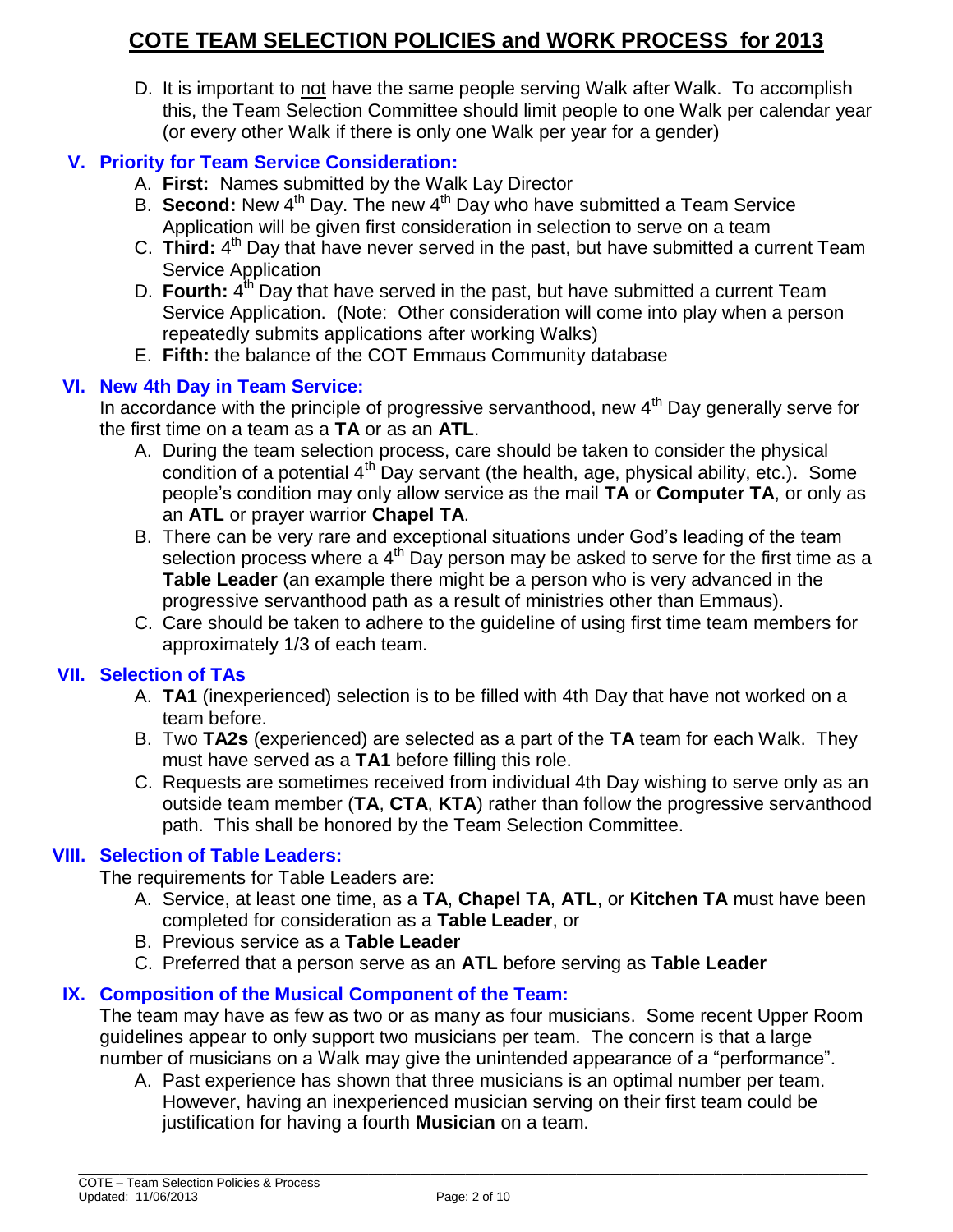- B. It is desirable to have one aspiring, but inexperienced musician as one of the 3 musicians, serving as an "apprentice."
- C. One of these musicians may be a vocalist (someone that does not play an instrument but has a strong enough voice to help the Pilgrims learn new songs).
- D. The musicians should be chosen to provide a balance of instrumental (and vocal) presence on the team.
- E. The **Head Musician** should have worked as **Musician** on at least one prior team.
- F. It is important to maintain a balance of instruments (at least one strong vocalist, only one keyboard, and at least one guitar for Candlelight).

## **X. Exceptional Circumstances Concerning Musicians:**

Many musicians in COT Emmaus Community have served numerous times on teams. To allow musicians the option to eventually serve the Community as a **Walk Lay Director**, it is desirable to move musicians who have served multiple teams to roles other than musician. An accelerated path to **ALD** may be used with the following requirements:

- A. Serve in a key position on the inside team (i.e. **Table Leader** or **Head Table Leader**)
- B. Give at least one talk
- C. Experience at least one time of service in an "outside team" capacity (i.e. **TA**, **Chapel TA**, or **Kitchen TA**)

The Team Selection Committee should take care not to force a **Musician** into a team role in which they have no desire to serve. Some musicians are exactly where God wants them to serve on an extended basis, using the wonderful spiritual gift with which He has endowed them to bless others.

## **XI. Selection of "Heads":**

Head positions are selected in accordance with the progressive servanthood criteria. There is a **Head TA**, **Head Chapel TA**, **Head Table Leader**, **Head Kitchen TA** (if COT is cooking the meals), and **Head Musician**. For all **Head** positions, except **Head Musician**, service as a **Table Leader** and at least one time as part of the outside team must have been completed for consideration. The **HTA** should previously have served as a **TA** and the **HKTA** should have served as a **KTA**.

### **XII. ALD Selection Process:**

There shall be two separate **ALD** lists generated by Team Selection. One is for first time (**ALD1**) service as an **ALD**. The second list is of those having prior service as an **ALD** (**ALD2**). The lists will be in priority order (the order in which the **Lay Director** should call). Team Selection Committee discerns the composition of the **ALD** team as either two inexperienced plus one experienced, or one inexperienced plus two experienced **ALDs**. The decision should be based on the number of potential candidates for Lay Director and the experience level of the Lay Director. The list of potential **Walk LD** pool available to the COT Board should be maintained at approximately 7 men and 10 women.

The Team Selection Committee should also review the team service record of the experienced **ALDs** for any that have not been asked to serve in the last 3 years. If any past **ALDs** have not served on a team in the past 3 years, then they should be given priority for team service. This is done to maintain their eligibility for consideration as a **Walk Lay Director**.

## **XIII. Selection of Walk Lay Directors:**

- A. Potential **Walk Lay Directors** should demonstrate their ability to:
	- 1. Yield to spiritual authority and accept feedback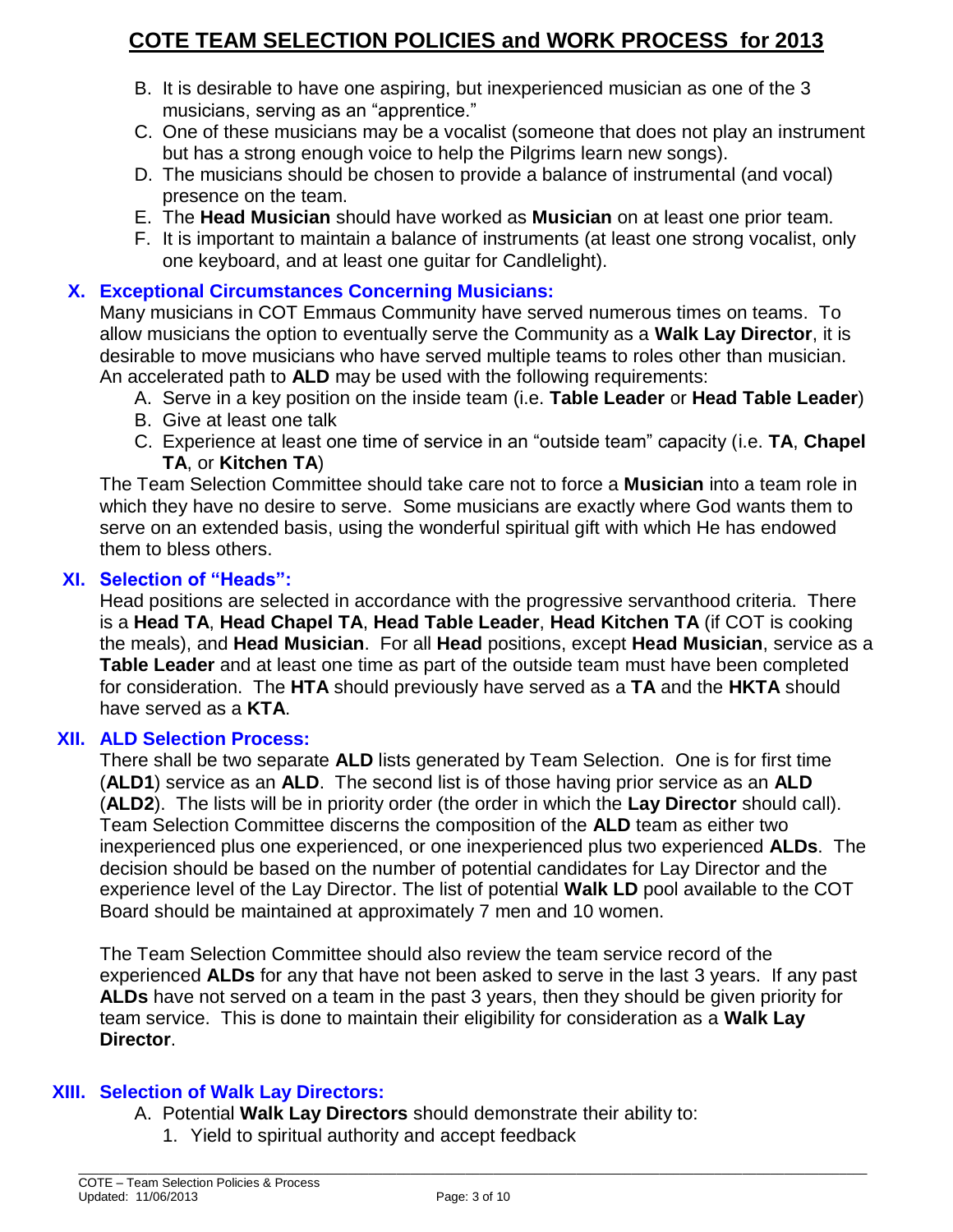- 2. Be disciplined in devotion and preparation
- 3. Lead people effectively
- 4. Successfully build an effective team from a group of individuals
- 5. Be sensitive to people who are different from themself
- 6. Be active participants in their local church.
- 7. Be actively involved in a reunion or similar accountability group
- 8. Regularly attend Emmaus gatherings and other Fourth Day activities.
- B. Must have served on at least four (4) teams in the following capacity:
	- 1. **Table Leader**
	- 2. Service in an **Outside Team** capacity, (**TA**, **Chapel TA**, or **Kitchen TA**)
	- 3. Served as a "**Head**" (**HTA**, **HCTA**, **HKTA**, **HTL**).
	- 4. Served as **Assistant Lay Director** twice
- C. Must have given at least two different Walk talks
- D. Must have served as a team member on a COT Emmaus team in past three years.

## **XIV. Summary of COT Database Queries Used for Team Selection:**

### A. **No Prior Team Service:**

- 1. All men/women who have had no prior team service
- 2. The result will be a list of those eligible to serve as **(ATL, TA1, CTA1, KTA1)**

## B. **Outside Eligible:**

- 1. All men/women who have served as ATL or TL but not on outside team
- 2. The result will be a list of those eligible to serve as **(KTA2, TA3, CTA2)**

### C. **TL Eligible:**

- 1. All men/women who have served at least one time as an **ATL** or **TA1** or **CTA1** or **CTA2** or **KTA1** or **KTA2** or **TL**
- 2. But not as a **HTL** or **ALD** or **LD**
- 3. The result will be a list of those eligible to serve as **TL**

### D. **Musicians - No team service:**

All men/women who have not served on a team but have a musical talent listed in the "Musical Talent" field

### E. **Musicians w/TS but not as M or HM:**

All men/women who have served on a team and have a musical talent listed in the "Musical Talent" field

### F. **Experienced Musicians:**

- 1. All men/women who have served as a **Musician** (team role = **M**) or **Head Musician** (team role = **HM**)
- 2. The result will be a list of those eligible to serve as Experienced Musician

## G. **TA2 Eligible**:

- 1. All men/women who have served as a **TA1**, **TA2**, or **HTA** but not as a **LD**
- 2. The result will be a list of those eligible to serve as **Experienced TAs (TA2)**

## H. **Heads Eligible:**

- 1. All men/women who have served as a **TL** at least once
- 2. And served as part of the "outside team" (**TA1**, **TA2**, **TA3, CTA1**, **CTA**, **KTA1,** or **KTA2**)
- 3. Or served in a **Head** position
- 4. But not as an **ALD** or **LD** (COT Emmaus only)
- 5. The result will be a list of those "Eligible to serve as a **Head**" **(HTA, HCTA, HKTA, HTL)**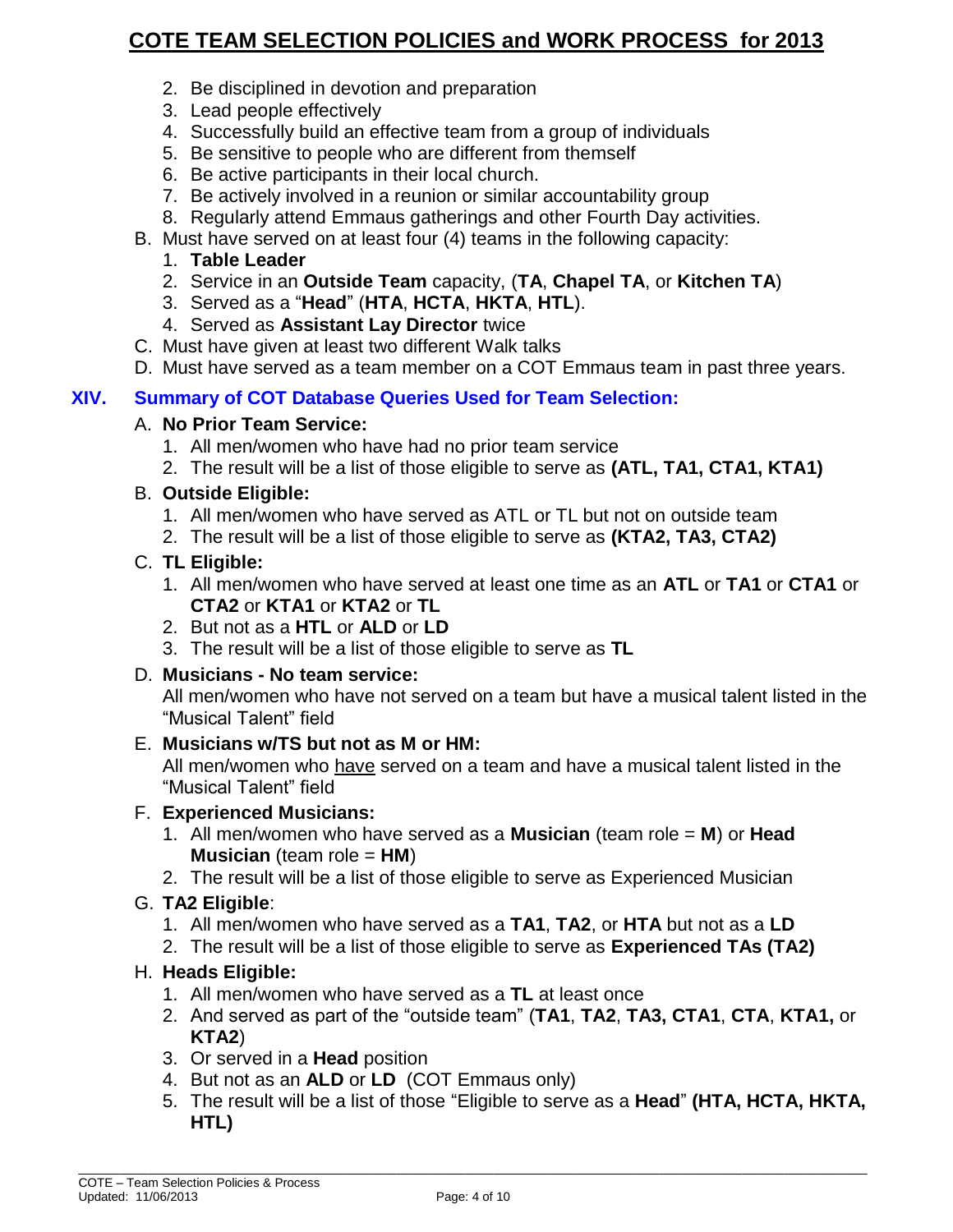Note: It is acceptable to have served as a **different Head** position and still serve again.

## I. **ALD1 Eligible:**

- 1. All men/women who have served in a Head position (**HTA**, **HKTA**, **HCTA**, **HM**, or **HTL**)
- 2. And served as a **TL** or **HTL**
- 3. And served on the outside team (**TA1**, **TA2**, **TA3**, **CTA1**, **CTA2, KTA1,** or **KTA2**)
- 4. But not served as **ALD** or **LD** (COT Emmaus only)
- 5. And given at least one talk
- 6. The result will be a list of those eligible to serve as **ALD1**

# J. **ALD2 Eligible:**

- 1. All men/women who have served as an **ALD1** but not **LD** (COT Emmaus only)
- 2. The list will include those who have served as **ALD2** before
- 3. The result will be a list of those eligible to serve as an **Experienced ALD** (**ALD2**)

## K. **Former Walk LD:**

- 1. All men/women who have served as a Past Walk Emmaus **LD** (team role = **LD**) (COT Emmaus only)
- 2. The result will be a list of those eligible to serve as **Past LD TAs**
- 3. This list will be separated into two lists
	- a) Those who have served on a team in the past three years (eligible to fill in for the Walk Lay Director in an emergency) and
	- b) Those who have not served on a Walk in the past three years

## L. **Walk LD Eligible:**

- 1. All men/women who have served on the **Outside Team**
- 2. And served in a **Head** position
- 3. And served as an **ALD** twice
- 4. And **has given at least two different talks**
- 5. And must have served on a team within the **past three years**
- 6. The result will be a list of those eligible to serve as a **Walk LD**

## **XV. Team Composition:**

| <b>Role Abv</b>  | <b>Team Role</b>                    | # to Select         |
|------------------|-------------------------------------|---------------------|
| LD               | <b>Walk Lay Director</b>            | Select 1            |
| <b>SD</b>        | <b>Spiritual Director</b>           | Select 1            |
| <b>ASDL</b>      | Asst. SD (Live-in)                  | Select 1            |
| <b>VC</b>        | <b>Visiting Clergy</b>              | Select 1-3          |
| <b>BREP</b>      | <b>Board Rep</b>                    | Select 1            |
| ALD <sub>2</sub> | Asst. LD w/ Prior ALD Experience    | Select 1            |
| ALD1             | 1st Time Asst. LD (ALD)             | Select 2            |
| <b>HTL</b>       | <b>Head Table Leader</b>            | Select 1            |
| TL.              | Table Leader                        | Select 4            |
| ATL <sub>2</sub> | Asst. Table Leader w/ Team Exp      | Select <sub>0</sub> |
| ATL1             | Asst. Table Leader w/ NO Team Exp.  | Select 5            |
| HM               | <b>Head Musician</b>                | Select 1            |
| M <sub>2</sub>   | Musician w/team service as musician | Select 1-2          |
| M <sub>3</sub>   | Musician w/TS but not as musician   | Select 0-1          |
| M1               | Musician w/no TS                    | Select 0-1          |
| <b>HCTA</b>      | <b>Head Chapel TA</b>               | Select 1            |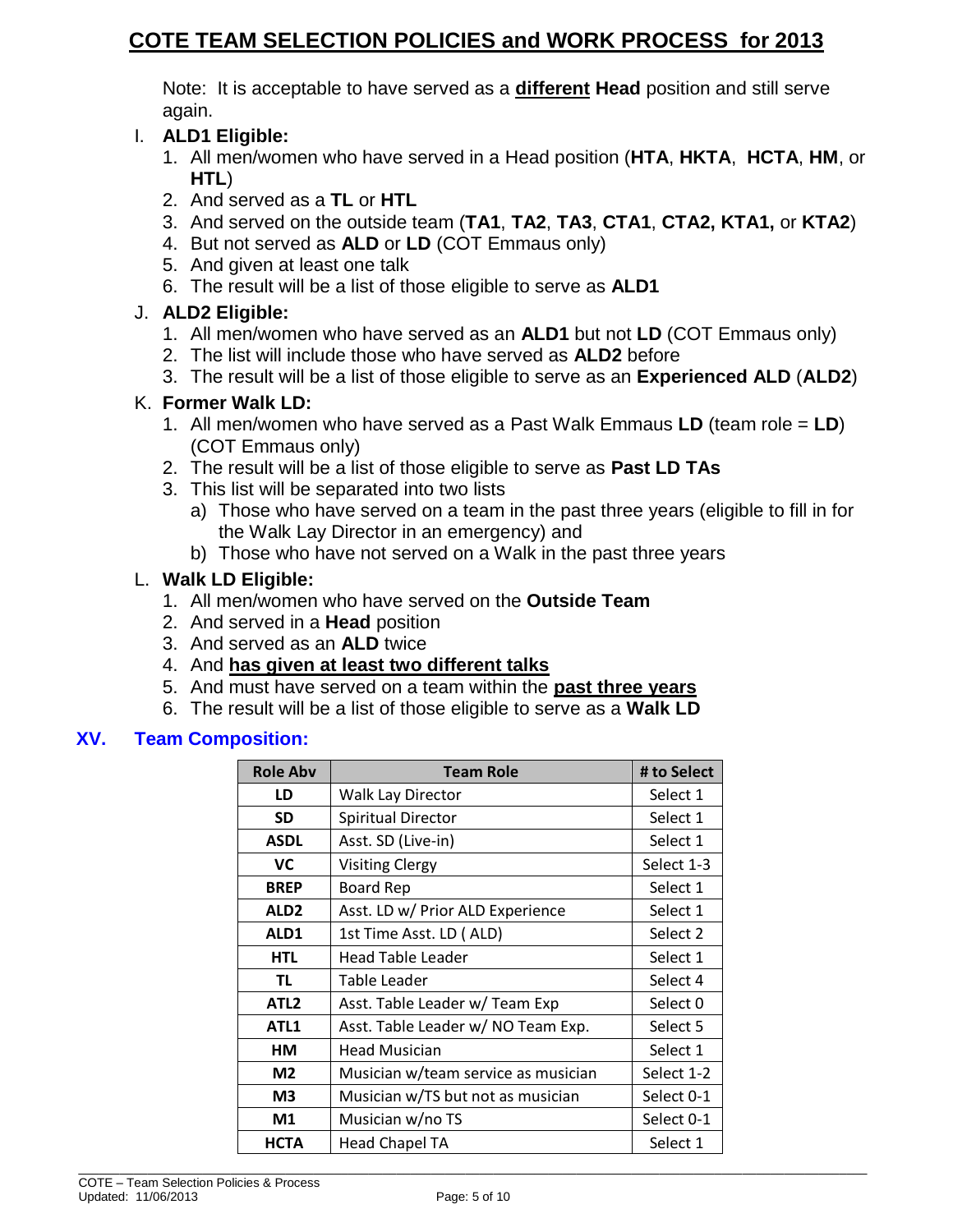| CTA <sub>2</sub>   | Chapel TA w/ Team Experience           | Select 0            |
|--------------------|----------------------------------------|---------------------|
| CTA1               | Chapel TA w/ NO Team Experience        | Select 1            |
| <b>CTA-LD</b>      | Chapel TA - Past LD                    | Select <sub>0</sub> |
| <b>HTA</b>         | Head TA                                | Select 1            |
| TA <sub>2</sub>    | TA w/ Experience as a TA               | Select 1            |
| TA3                | 1st Time TA w/ Team Experience         | Select 2            |
| TA <sub>1</sub>    | 1st Time TA w/ NO Team Experience      | Select 4            |
| TA-LD1             | TA - Past LD w/service in past 3 years | Select 2            |
| TA-LD <sub>2</sub> | TA - Past LD w/o serv in past 3 years  | Select 1            |
| <b>HKTA</b>        | Head Kitchen TA                        | Select 1            |
| KTA <sub>2</sub>   | Kitchen TA w/ Team Experience          | Select 2            |
| KTA1               | Kitchen TA w/ NO Team Experience       | Select 3            |
| <b>KTA-LD</b>      | Past LD Kitchen TA                     | Select 0            |

# **XVI. Team Service for 4th Day with Past "Problems":**

There are individual members within the COT Emmaus  $4<sup>th</sup>$  Day with a single event or even a prolonged history, whether real or perceived, of having or causing "problems" on Walks where they have served or have been called to consider serving. Some specific examples are:

- A. 4<sup>th</sup> Day member that puts conditions on their service when called to serve ("I will not serve on the outside team", "I will not serve if 'X' is serving on this team", etc.)
- B. A team member that does something outside Emmaus guidelines during Team Meetings or on a Walk (skips numerous team meetings, radically changes the talk they are giving on the Walk outside the suggested critique given in the team meeting and outside the talk outline)
- C. Abandons their place of service on the Walk for no apparent reason
- D. Publically scolds a fellow team member, derides a pilgrim, etc.
- E. Or other actions that hamper the goals of Emmaus

The key for the Team Selection Committee's handling of these individuals is to:

- A. Administer God's agape love and forgiveness, but also to be in tune to His prescribed consequences for such (proven, not speculated) past behavior
- B. Conduct the selection process in a manner that ultimately protects the integrity of the team and demonstrates God's love to the Pilgrims

Because these are individual situations, there are many paths that Team Selection may take. Confidentiality in these matters by the Team Selection Committee is absolutely imperative.

## **XVII. Team Selection Process Responsibilities:**

## A. **Responsibilities for the Chair of the Team Selection Committee:**

- 1. Provide key team selection dates by October  $1<sup>st</sup>$  of each year for inclusion in the COT Emmaus Community calendar (published on [www.cotemmaus.org\)](http://www.cotemmaus.org/). This should include:
	- a) The last day for submitting applications to work each Walk
	- b) Approximate dates for Team Selection meetings
	- c) Approximate date when the Team Formation Document will be provided to each upcoming Walk Lay Director
	- d) Approximate dates for the first team meeting for each Walk
	- e) Dates of each Walk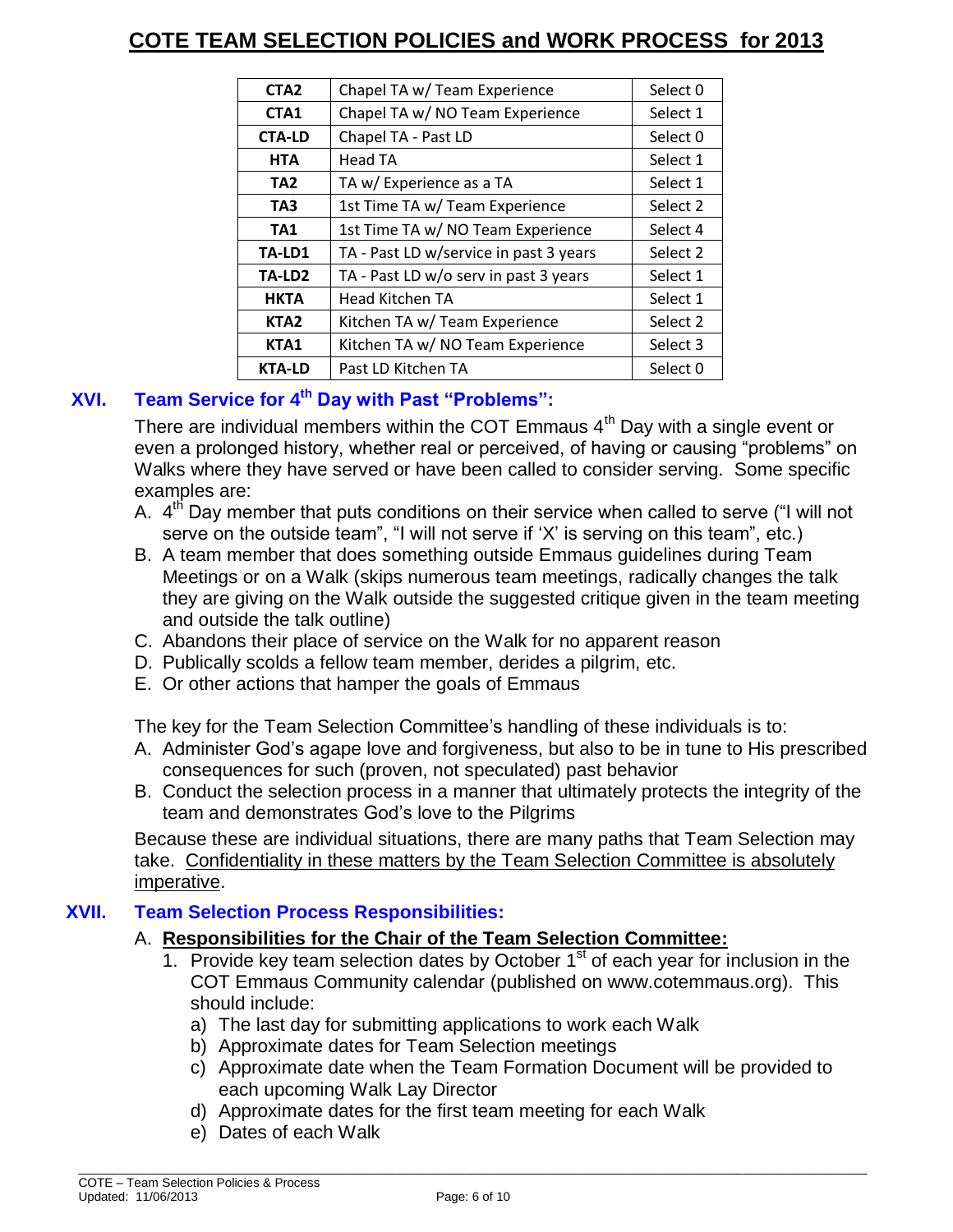- 2. Contact the Walk Lay Director at least five months before the date of the upcoming Walk to:
	- a) Solicit any input the Walk Lay Director may have, i.e. 4th Day who have expressed a desire to work on the team for their Walk
	- b) Clearly communicate in an e-mail that their input will be brought before the Team Selection Committee for prayerful consideration, but it is not binding on team selection process
	- c) Let them know that that they may recommend up to five team members
	- d) However, they shall not specify servant positions
	- e) Queries in the COT Emmaus database specify servant positions in accordance with progressive servanthood
- 3. Make a follow-up phone call to the Walk Lay Director to:
	- a) Introduce the team selection process
	- b) Explain the Lay Director's responsibilities in team formation process
	- c) Gather the names for the people the Lay Director may recommend
- 4. Send the list of suggested names the Lay Director provided to the COT Database Manager at least two weeks before the date of the first Team Selection Committee meeting for the upcoming Walk
- 5. Provide Christian leadership to the team selection process/meetings
	- a) Designate the time and place for each meeting (beginning at least four months before the date of the first team meeting planned for the upcoming Walk)
	- b) Schedule the meetings to ensure the attendance of most of the Team Selection Committee members
- 6. Provide the Team Formation Document (output of the team selection process) to the Walk Lay Director no later than seven weeks prior to the first team meeting date. This is to provide the Walk Lay Director sufficient time to contact perspective team members and provide sufficient time for them to pray about serving
- 7. Assist the Walk Lay Director as they attempt to fill the various team roles

# B. **Responsibilities for the COT Database Manager:**

- 1. Update COT Database with all new  $4<sup>th</sup>$  Day from the most recent Walks prior to use in team selection process
- 2. Receive from the Team Selection Committee Chair the list of suggested team members provided by the upcoming Walk Lay Director and enter that data into the database
- 3. Maintain, modify, and run the queries used to identify eligible potential team members for each team role (see Section XIV for a summary of these queries)
- 4. Generate the list of eligible  $4<sup>th</sup>$  Day for each team role from the COT database for the upcoming Walk
- 5. Send a set of these lists to each Team Selection Committee member before the first Team Selection Committee meeting
- 6. At the end of the Team Selection Committee meetings for the Walk, generate and send the final version of the Team Formation Document to the Team Selection Committee Chair with a copy to each Team Selection Committee member
- 7. Send data sheets to the Walk Lay Director:
	- a) When about one half of the team has been selected, send a set of personal data sheets to the Lay Director to assist in assigning talks
	- b) Before the second team meeting, provide a complete set of personal data sheets for the entire team. This will allow the team members to update their contact information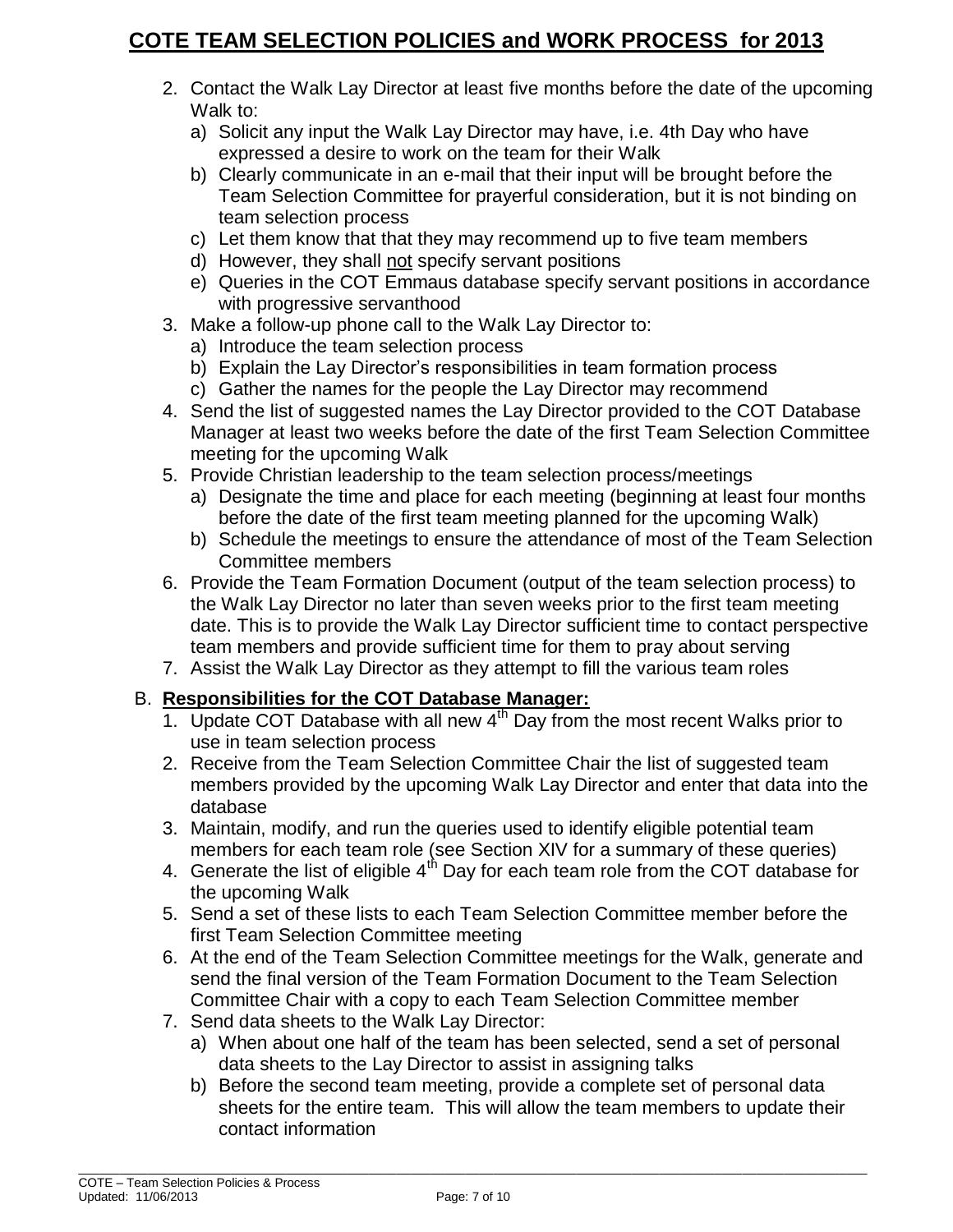- 8. Receive the corrected data sheets from the Walk Lay Director and update the database contact information
- 9. Before the Walk starts, generate an up-to-date team roster to be placed on the COT laptop for use by the Computer TA during the Walk

# C. **Team Selection Committee Responsibilities:**

- 1. Conduct face-to-face meetings to develop the list of potential candidates for each role on every COT Walk
	- a) The process of team selection is a shared process where no member has more authority than any other member
	- b) No member has a "final say"
	- c) All members are to have input and strive to achieve a consensus (100% of the members feel at least 80% good about the decisions made)
- 2. Ensure that each team has a wide denominational mix and strive to have 1/3 of the team new to working Walks
- 3. Produce the Team Formation Document
	- a) A prioritized list of  $4<sup>th</sup>$  Day members who could serve on the team in each specified role
	- b) Given to the Walk Lay Director by the Chair of Team Selection

# D. **Walk Lay Director Responsibilities:**

- 1. Contact the candidates in the order listed on the Team Formation Document for each team role
- 2. Honor the required number of people for each role (specified on the Team Formation Document).
- 3. Record the response given by each candidate using the "Response Codes" that were provided with the Team Formation Document
- 4. Use the Special Process for Selection of Walk Musicians:
	- a) The Team Selection Committee will provide a prioritized list of candidates for **Head Musician** and a non-prioritized list of potential musicians for the Walk
	- b) Once the **Head Musician** role is filled, the **Walk Lay Director** should work with the **Head Musician** to select the team **Musicians** (balance of instruments, experience, etc.)
	- c) The **Head Musician** provides suggestions but the **Lay Director** makes the final decision for the musicians selected for the team
- 5. Send the partial list of team members to the COT Database Manager once about one half of the team members are selected. The Database Manager will send personal data sheets to the **Lay Director** to show past team and talk experience for each team member. This information is helpful in preventing assignment of a talk to someone who has already given that talk
- 6. Before the second team meeting, receive from the COT Database Manager a complete set of personal data sheets for the team members
	- a) Ensure that contact information on the data sheets is updated by each team member
	- b) The updated data sheets should be returned to the Database Manager before the last team meeting.
- 7. By the last team meeting, return a completed copy of the Team Formation Document to the Chair of Team Selection with a copy to the Database Manager. It should show:
	- a) All of the  $4<sup>th</sup>$  Day contacted
	- b) The order contacted (should be the priority order given to them)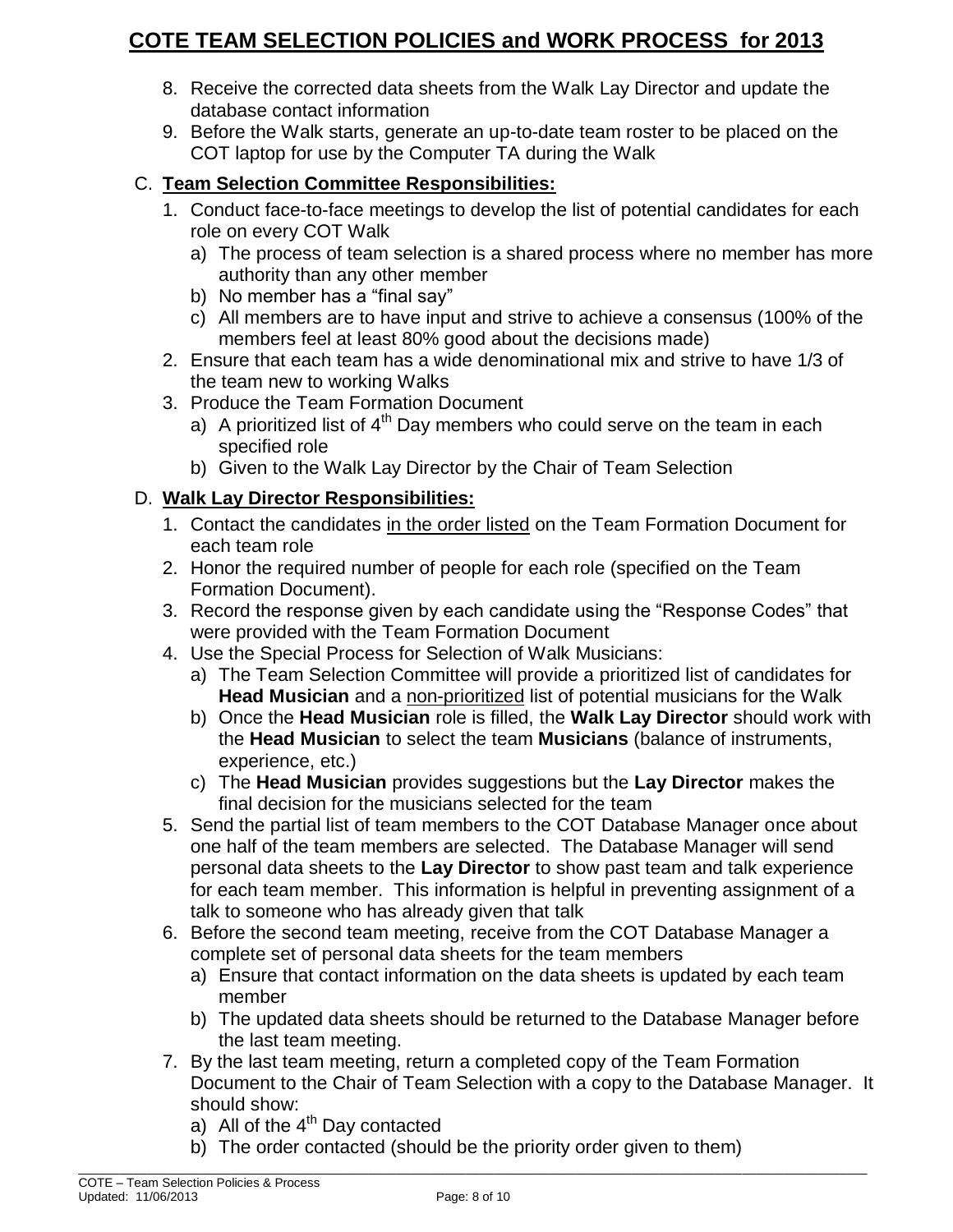- c) The response code for each person contacted and
- d) Any comments from team candidates contacted

This is important information needed for planning future team service opportunities for the COT  $4<sup>th</sup>$  Day and also provides transparent accountability to the COT Emmaus Community.

- 8. After the Walk, provide feedback to the Team Selection Committee. Some examples are:
	- a) A person (either team or pilgrim) that has good leadership skills or speaking skills
	- b) Someone who has a special talent (e.g. is a good cook)
	- c) Team member who refuses to give a talk or really struggled with their talk
	- d) Someone who just wouldn't follow instructions or caused a problem on the team/Walk
	- e) A pilgrim that:
		- i. Has a special talent (speaking, leading, music, etc.)
		- ii. Was "rough around the edges" and might not be good at a table
		- iii. Would really benefit from serving as an Assistant Table Leader and would be helpful to the Table Leader
	- f) Pilgrim or Team Member that has a "life experience" that would stand in the way of them being effective or would be a distraction if they served on the next Walk

The Walk Lay Director should meet with the **Heads** and the **Table Leaders** soon after the Walk to develop feedback for the **LD** to provide about the Pilgrims (and team members).

#### E. **Former Walk Lay Directors:**

- 1. In accordance with the principle of progressive servanthood, former Walk Lay Directors will be placed in the **TA** position as experienced servant support for the team
- 2. At least one former **Walk Lay Director** should be on each team in a "non-critical role." This is to provide an emergency "fill-in" for any critical role (i.e. **Walk Lay Director**, **ALD**, **Table Leader**, any **Head** position, etc.) should someone need to drop-off during or just before the Walk
- 3. Former **Walk Lay Directors** should not be placed in any inside team position. Exceptions to this would be serving:

### a) As the **Board Representative**

- b) As a **Musician**
- c) On a Walk where many **Clergy** are expected to be in attendance as **Pilgrims**

#### **XVIII. Management of Change Process:**

This document shall be reviewed annually by the COT Emmaus Board of Directors. Any changes to this document shall be approved by a simple majority of the COT Board of Directors. After approval, this entire document shall be published by the COT Emmaus Webmaster on the COT Website [\(www.cotemmaus.org\)](http://www.cotemmaus.org/) to allow full Community access.

### **XIX. Management of Change Record:**

The original work process document was written by Bob Hefner, Jr. (REH, Jr.) on November 14, 2004, and was reviewed by Gary Foose (GLF, Jr.) and Roxann Hefner (RWH) on November 15, 2004. It was accepted by vote of the COT Emmaus Board of Directors in 2005.

Written | November 14, 2004 / REH, Jr